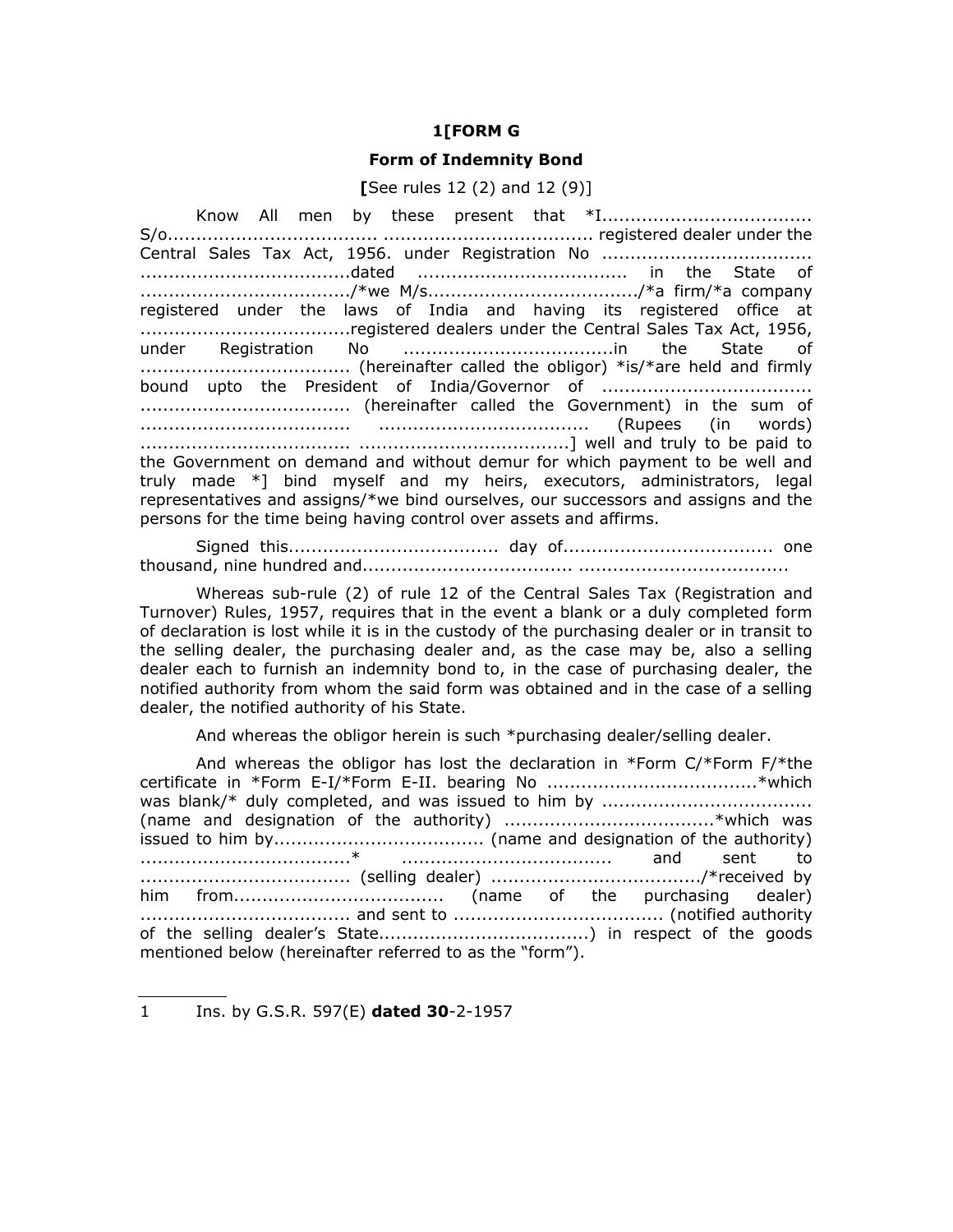| Sl. No. | No. of Bill<br>Invoice/Chall | Date | Description<br>of goods | Ouantity | Amount |
|---------|------------------------------|------|-------------------------|----------|--------|
|         | an                           |      |                         |          |        |

Now the conditions of the above written bond or obligations is such that the obligor shall in the event of the loss suffered by the Government (in respect of which the decision of the Government or the authority appointed for the purpose shall be final and binding on the obligor) as a result of the misuse of the form, pay to the Government on demand and without demur the said sum of Rs....................... [Rupees......................... ......................... (in words)] and shall otherwise indemnify and keep the Government harmless and indemnified against and from all liabilities incurred by the Government as a result of the misuse of such form, then the above-written bond or obligation shall be void and of no effect but otherwise shall remain in full force, effect and virtue. The obligor further undertakes to mortgage/charge the properties specified in the Schedule hereunder written by execution of proper deed of mortgage/charge for the payment of the said sum  $1$ [whenever called upon to do so by the assessing authority].

## **SCHEDULE**

## (Give details of properties mortgaged/charge)

AND THESE PRESENT ALSO WITNESSETH THAT the liability of the obligor hereunder shall not be impaired or discharged by reason of any forbearance, act or omission of the Government or for any time being granted or in indulgence shown by the Government  $2$ [or by reason of any change in the constitution of the obligor in cases where the obligor is not an individual].

The Government agrees to bear the stamp duty, if any, chargeable on these present:

IN WITNESS WHEREOF the obligor \*has set his hand/\*has caused these present executed by its authorized representatives, on the day month and year above written,

Signed by the above-named obligor

In presence of-

..................................................

1 ......................... .........................

2 ......................... .........................

......................... .........................Obligor's signature)

Accepted for and on behalf of the President of India/Governor of. ......................... by name and designation of the officer duly authorized in pursuance of Art, 299(1) of the Constitution, to accept the bond for and on behalf of the President of India/Governor of In presence of–

1 ......................... ......................... 2 ......................... .........................

......................... .........................